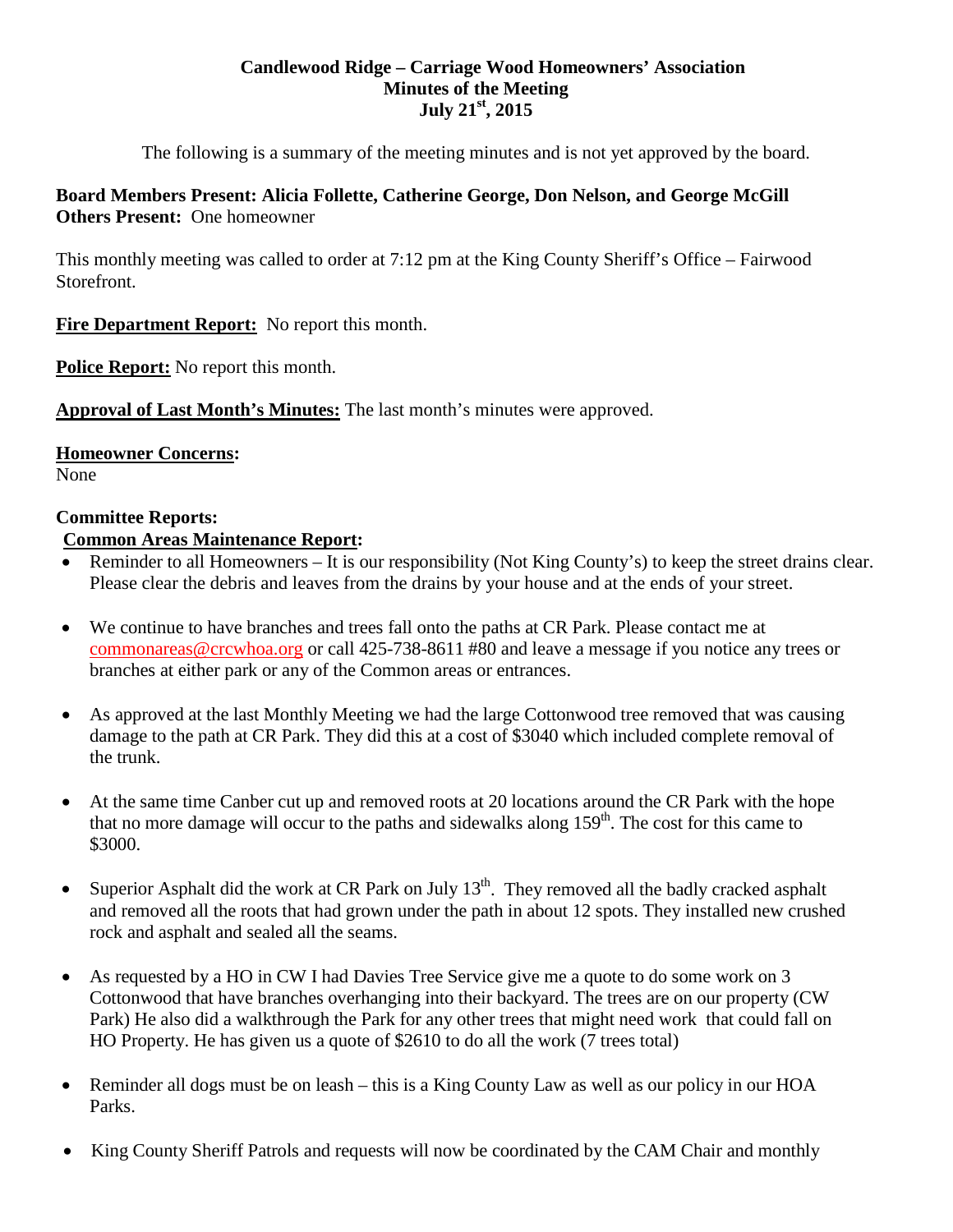reports will be submitted before each monthly meeting. Please contact the Board with any areas of concern and we will do our best to accommodate.

• Please keep a watch for suspicious Activity and call 911

**Reminder:** Our parks are private parks which exist for the use and enjoyment of HOA residents, their families and guests. They are not public parks. Our park usage rules apply to everyone. Following are some of the rules that have been established to maximize safety, and minimize liability and maintenance cost:

A. Park Hours: 9:00 am to dusk.

- B. No Smoking, alcohol, drugs, loud music, golfing, motorized vehicles or **Fireworks** are allowed.
- C. Animals must be leashed and owners are responsible for cleaning up after their animals.

# **ACC Report:**

We are now accepting ACC requests via e-mail when the form does not need paint chips. (All paint chips must be mailed or hand delivered.) The Board approved an exception for the height of part of one homeowner's fence due to special circumstances.

ACC requests for this month were:

1 roof

17 paint

2 windows

1 shed

- 1 landscape
- 1 tree removal

3 fence

# **Complaints Negotiations Report:**

One complaint was discussed.

## **Treasurer's Report:**

Reports have been produced but have not yet been reviewed..

## **Legal and Insurance Report:**

No change from last month.

## **Cul-de-Sac Committee**

One homeowner reported cul-de-sac damage from a garbage truck. It has been reported to the garbage company.

## **Web Site:**

Catherine is the focal if someone has an issue. We need volunteers for Summer Event if we are to have one. Catherine has posted a notice on the web page.

## **Capital Improvement Committee:**

Please contact the board if you have any ideas for Capital Improvements.

## **Nominating Committee**

Catherine George is the only current member. There are two old open Board positions. If you are interested in serving on the Board, please contact a Board member or attend a monthly meeting.

## **Old Business:**

None.